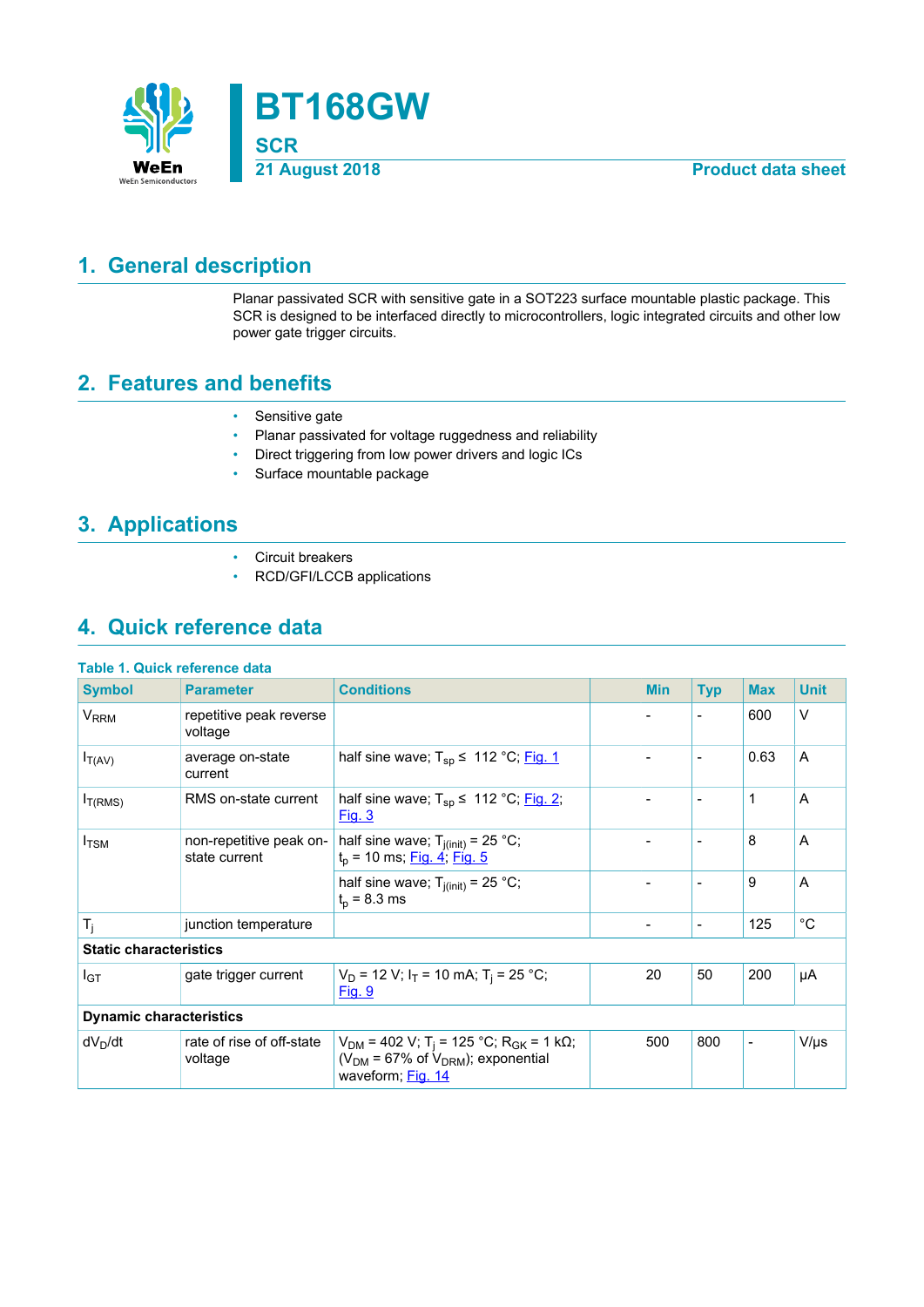### **SCR**

| <b>Symbol</b> | <b>Parameter</b> | <b>Conditions</b>                                                                                                                        | <b>Min</b>               | <b>Tvp</b> | <b>Max</b>               | <b>Unit</b> |
|---------------|------------------|------------------------------------------------------------------------------------------------------------------------------------------|--------------------------|------------|--------------------------|-------------|
|               |                  | $V_{DM}$ = 402 V; T <sub>i</sub> = 125 °C; (V <sub>DM</sub> = 67%<br>of $V_{DRM}$ ); exponential waveform; gate<br>open circuit; Fig. 14 | $\overline{\phantom{a}}$ | 25         | $\overline{\phantom{a}}$ | $V/\mu s$   |

# <span id="page-1-0"></span>**5. Pinning information**

| <b>Table 2. Pinning information</b> |               |                        |                                        |                       |  |  |
|-------------------------------------|---------------|------------------------|----------------------------------------|-----------------------|--|--|
| <b>Pin</b>                          | <b>Symbol</b> | <b>Description</b>     | <b>Simplified outline</b>              | <b>Graphic symbol</b> |  |  |
|                                     | Κ             | cathode                |                                        | $A + A$               |  |  |
| 2                                   | A             | anode                  |                                        | G<br>sym037           |  |  |
| 3                                   | G             | gate                   |                                        |                       |  |  |
| 4                                   | mb            | mb; connected to anode | $ -2 $ $- 3 $<br><b>SC-73 (SOT223)</b> |                       |  |  |

# <span id="page-1-1"></span>**6. Ordering information**

| <b>Table 3. Ordering information</b><br><b>Type number</b> | <b>Package</b> |                                                                     |                    |  |  |  |
|------------------------------------------------------------|----------------|---------------------------------------------------------------------|--------------------|--|--|--|
|                                                            | <b>Name</b>    | <b>Description</b>                                                  | <b>Version</b>     |  |  |  |
| <b>BT168GW</b>                                             | <b>SC-73</b>   | plastic surface-mounted package with increased heatsink; 4<br>leads | SOT <sub>223</sub> |  |  |  |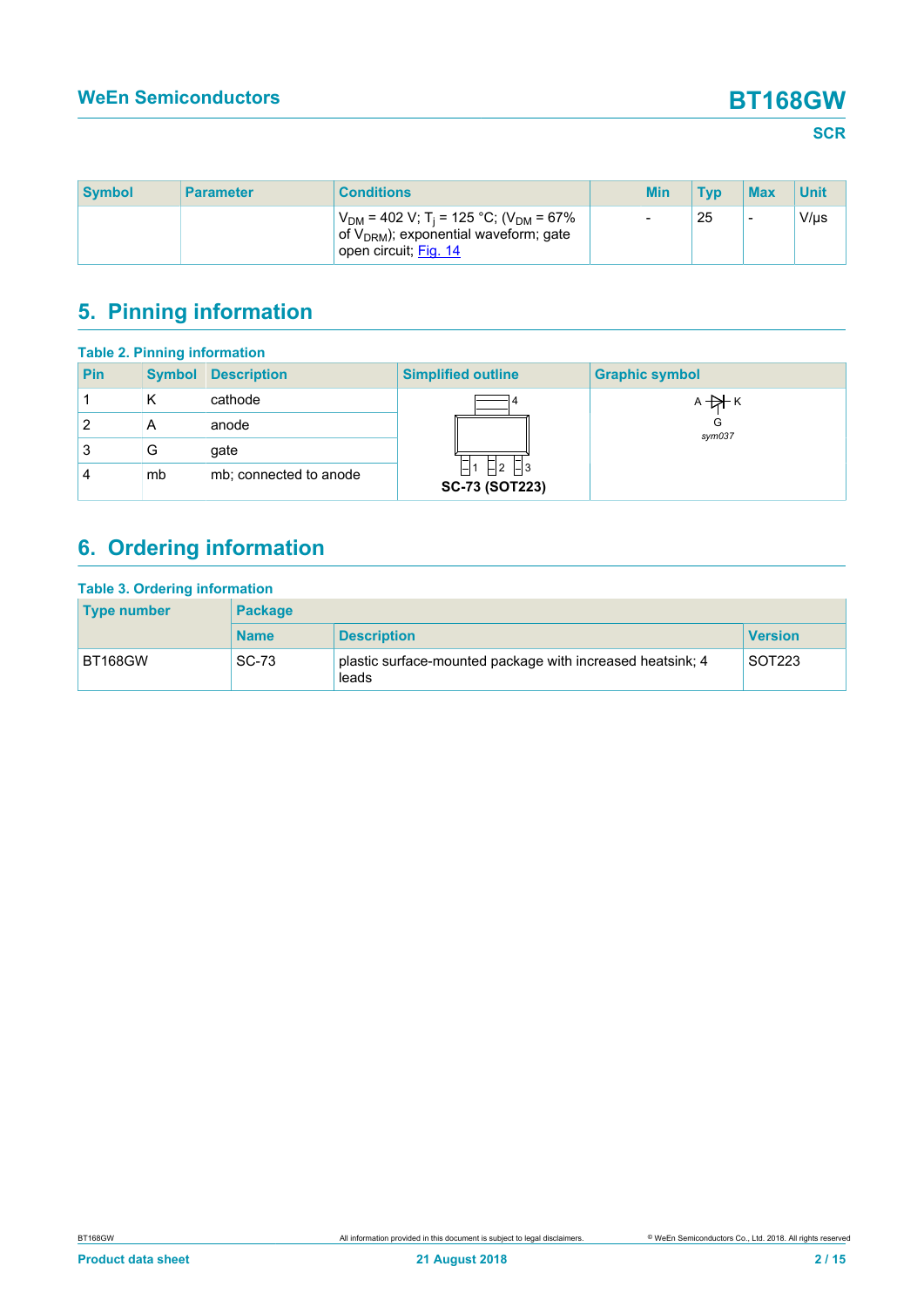## <span id="page-2-2"></span><span id="page-2-1"></span>**7. Limiting values**

### **Table 4. Limiting values**

*In accordance with the Absolute Maximum Rating System (IEC 60134).*

| <b>Symbol</b>              | <b>Parameter</b>                         | <b>Conditions</b>                                                       |       | <b>Min</b>     | <b>Max</b> | <b>Unit</b> |
|----------------------------|------------------------------------------|-------------------------------------------------------------------------|-------|----------------|------------|-------------|
| <b>V<sub>DRM</sub></b>     | repetitive peak off-state<br>voltage     |                                                                         | $[1]$ | $\blacksquare$ | 600        | $\vee$      |
| <b>V<sub>RRM</sub></b>     | repetitive peak reverse<br>voltage       |                                                                         |       |                | 600        | $\vee$      |
| $I_{T(AV)}$                | average on-state current                 | half sine wave; $T_{sp} \le 112 °C$ ; Fig. 1                            |       |                | 0.63       | A           |
| $I_{T(RMS)}$               | RMS on-state current                     | half sine wave; $T_{sp} \le 112 °C$ ; Fig. 2; Fig. 3                    |       |                | 1          | A           |
| $I_{\rm TSM}$              | non-repetitive peak on-<br>state current | half sine wave; $T_{j(int)} = 25 °C$ ; $t_p = 10$ ms;<br>Fig. 4; Fig. 5 |       |                | 8          | A           |
|                            |                                          | half sine wave; $T_{j(int)} = 25 °C$ ; $t_p = 8.3$ ms                   |       |                | 9          | A           |
| $l^2t$                     | $I2t$ for fusing                         | $t_p$ = 10 ms; SIN                                                      |       |                | 0.32       | $A^2s$      |
| $dl_T/dt$                  | rate of rise of on-state<br>current      | $I_T = 2$ A; $I_G = 10$ mA; dl <sub>G</sub> /dt = 100 mA/µs             |       |                | 50         | $A/\mu s$   |
| $I_{\mathsf{GM}}$          | peak gate current                        |                                                                         |       |                | 1          | A           |
| V <sub>RGM</sub>           | peak reverse gate<br>voltage             |                                                                         |       |                | 5          | V           |
| $P_{GM}$                   | peak gate power                          |                                                                         |       |                | 2          | W           |
| $P_{G(AV)}$                | average gate power                       | over any 20 ms period                                                   |       |                | 0.1        | W           |
| ${\mathsf T}_{\text{stg}}$ | storage temperature                      |                                                                         |       | $-40$          | 150        | $^{\circ}C$ |
| T <sub>j</sub>             | junction temperature                     |                                                                         |       |                | 125        | $^{\circ}C$ |

[1] Although not recommended, off-state voltages up to 800 V may be applied without damage, but the thyristor may switch to the onstate.

<span id="page-2-0"></span>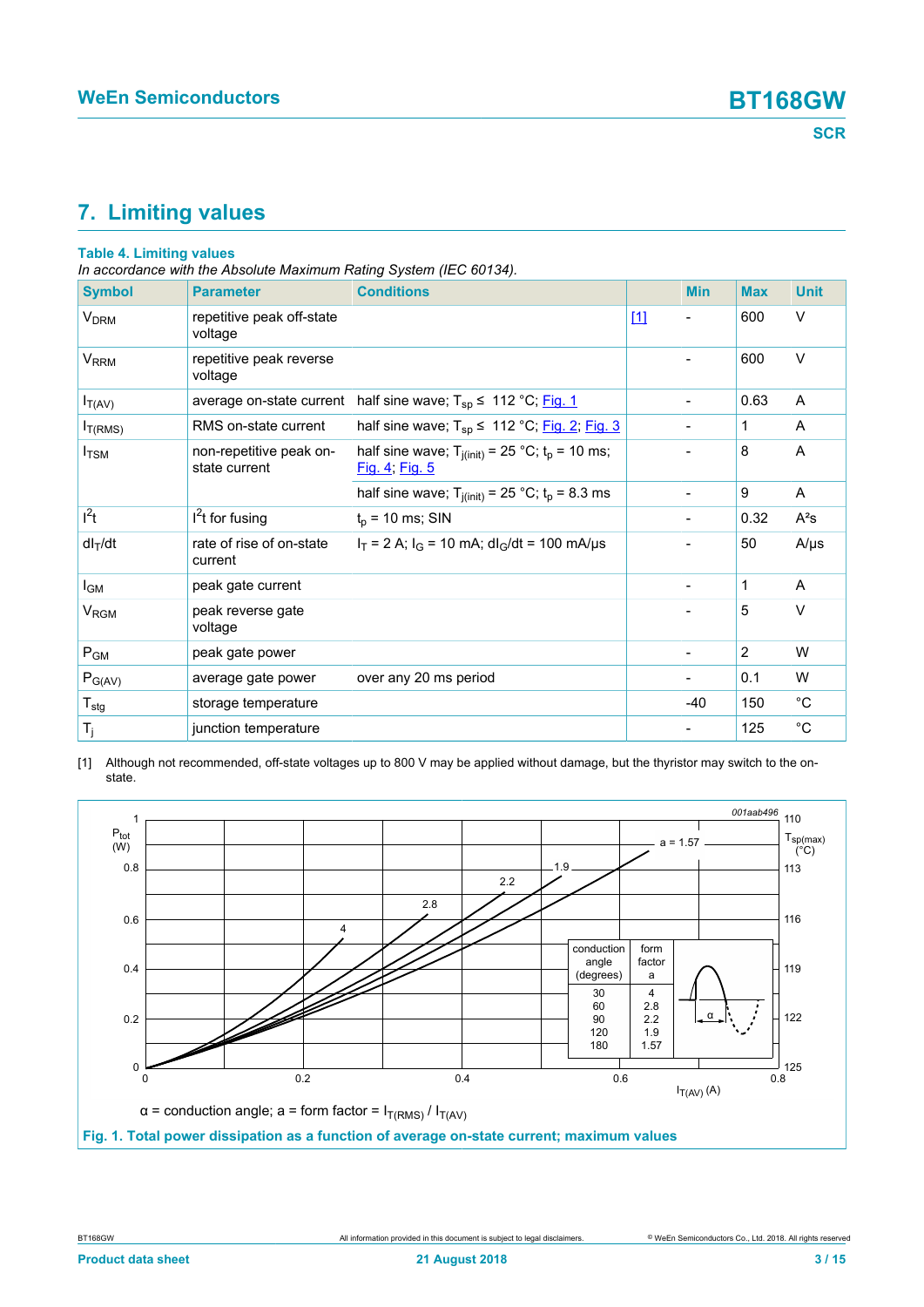<span id="page-3-2"></span><span id="page-3-1"></span><span id="page-3-0"></span>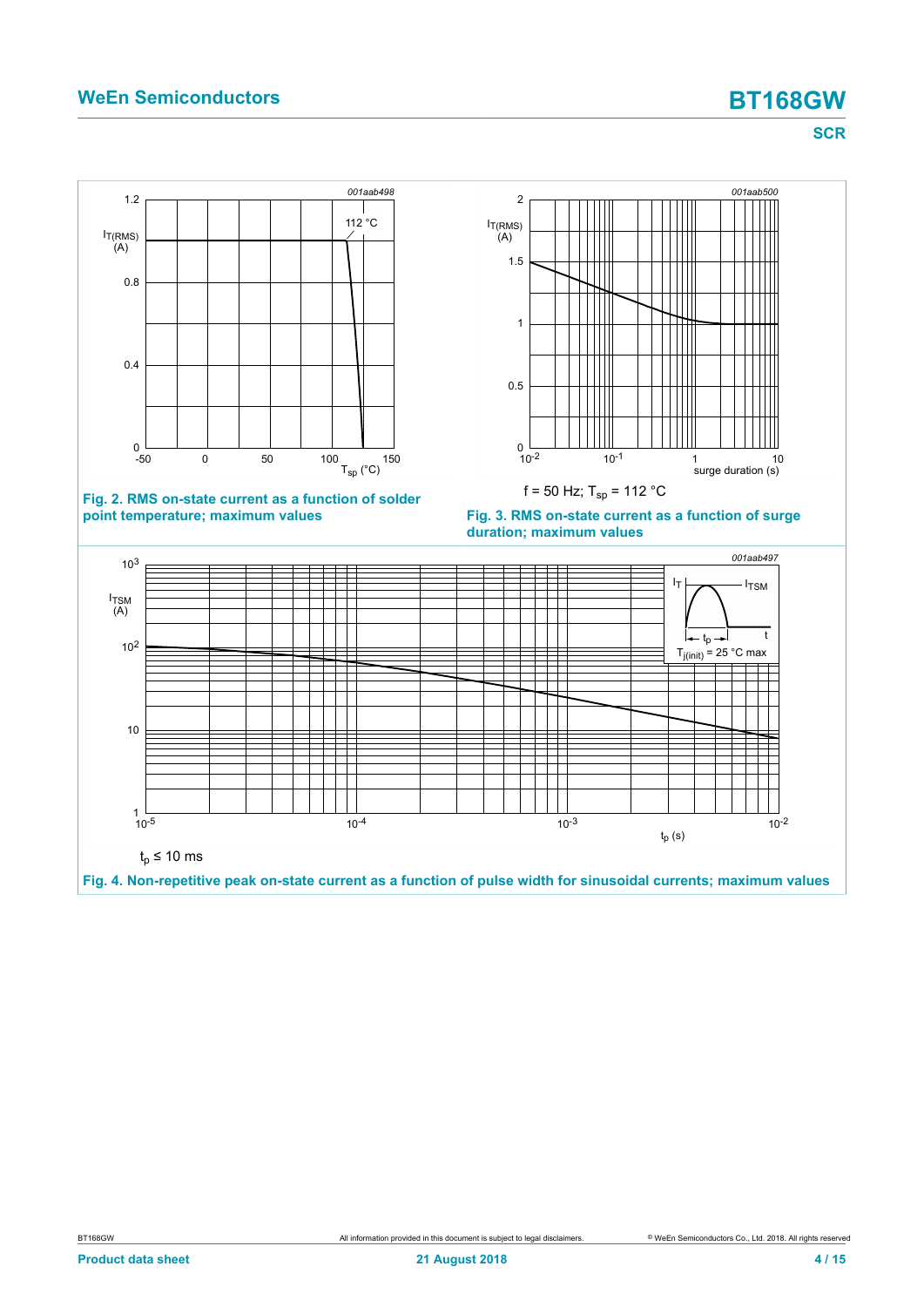<span id="page-4-0"></span>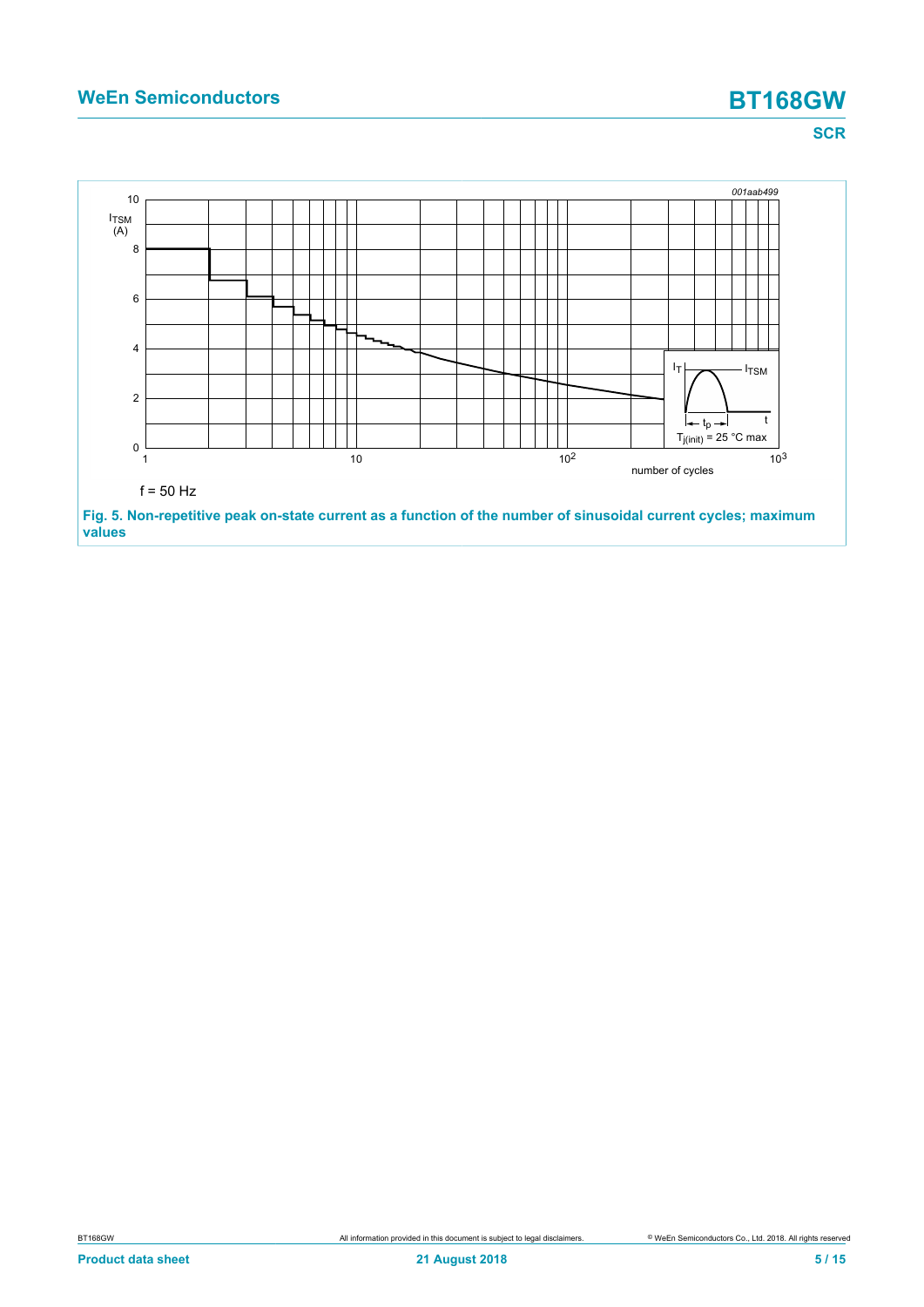### <span id="page-5-1"></span>**8. Thermal characteristics**

| Table 5. Thermal characteristics |                                                            |                                                             |  |            |                          |            |             |  |
|----------------------------------|------------------------------------------------------------|-------------------------------------------------------------|--|------------|--------------------------|------------|-------------|--|
| <b>Symbol</b>                    | <b>Parameter</b>                                           | <b>Conditions</b>                                           |  | <b>Min</b> | <b>Typ</b>               | <b>Max</b> | <b>Unit</b> |  |
| $R_{th(j-sp)}$                   | thermal resistance<br>from junction to solder<br>point     | <u>Fig. 6</u>                                               |  |            | $\overline{\phantom{0}}$ | 15         | K/W         |  |
| $R_{th(i-a)}$                    | thermal resistance<br>from junction to<br>ambient free air | printed circuit board mounted; minimum<br>footprint; Fig. 7 |  |            | 156                      | -          | K/W         |  |
|                                  |                                                            | printed circuit board mounted; pad<br>area; Fig. 8          |  |            | 70                       |            | K/W         |  |

<span id="page-5-0"></span>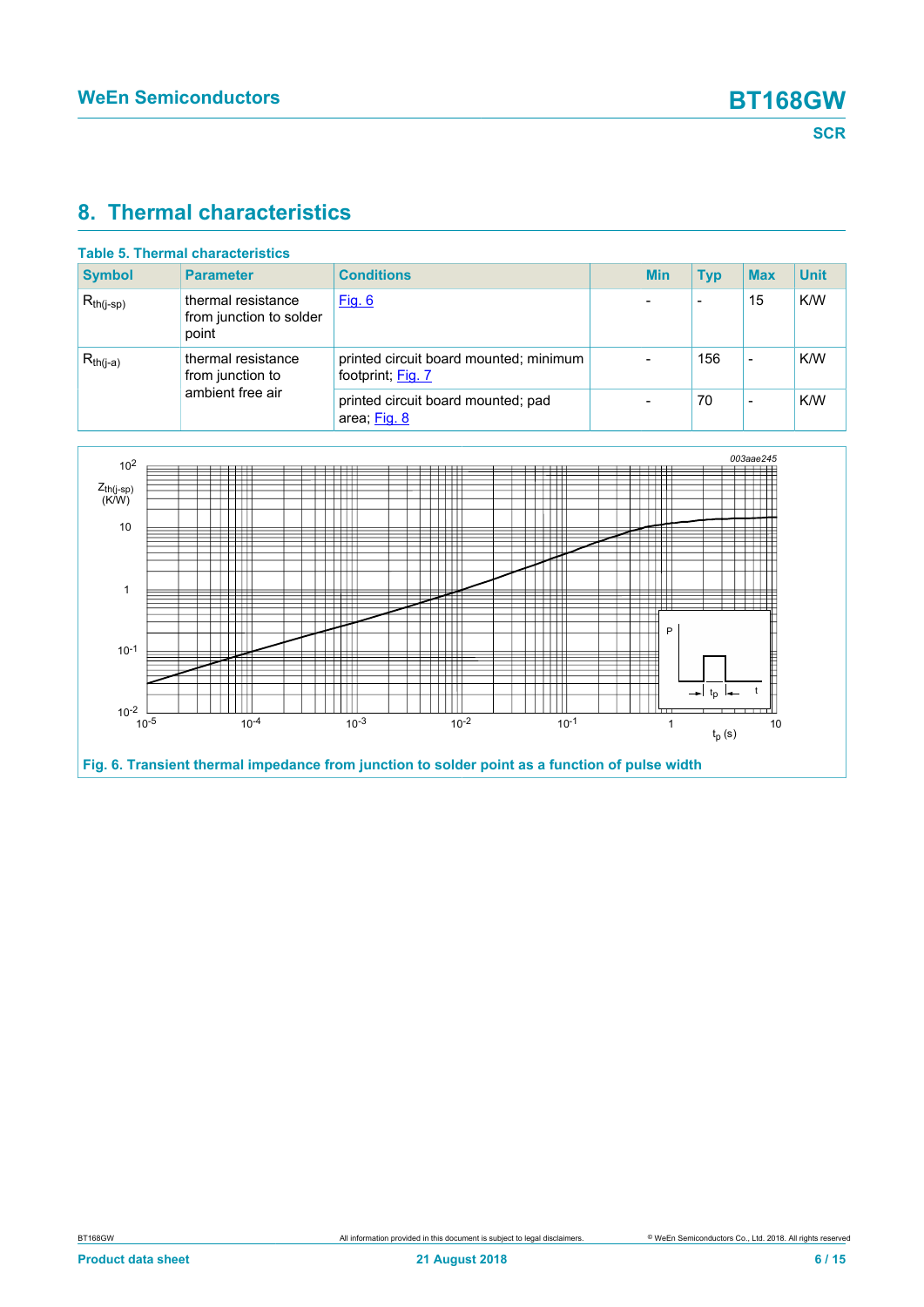<span id="page-6-1"></span><span id="page-6-0"></span>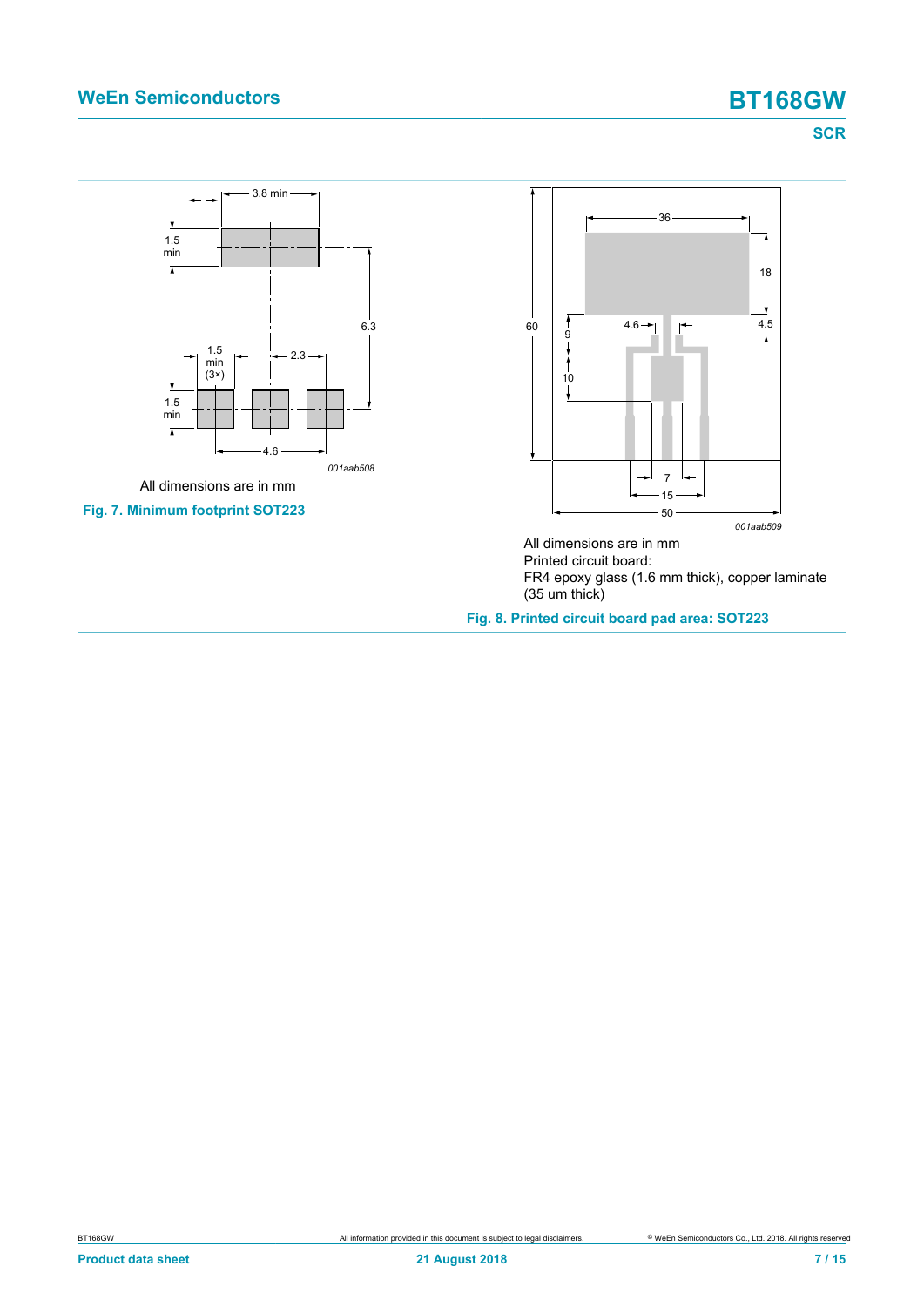## <span id="page-7-0"></span>**9. Characteristics**

| <b>Table 6. Characteristics</b> |                                      |                                                                                                                                                                                                                                                     |                          |                |                          |             |  |  |
|---------------------------------|--------------------------------------|-----------------------------------------------------------------------------------------------------------------------------------------------------------------------------------------------------------------------------------------------------|--------------------------|----------------|--------------------------|-------------|--|--|
| <b>Symbol</b>                   | <b>Parameter</b>                     | <b>Conditions</b>                                                                                                                                                                                                                                   | <b>Min</b>               | <b>Typ</b>     | <b>Max</b>               | <b>Unit</b> |  |  |
| <b>Static characteristics</b>   |                                      |                                                                                                                                                                                                                                                     |                          |                |                          |             |  |  |
| $I_{GT}$                        | gate trigger current                 | $V_D$ = 12 V; I <sub>T</sub> = 10 mA; T <sub>i</sub> = 25 °C;<br>Fig. 9                                                                                                                                                                             | 20                       | 50             | 200                      | μA          |  |  |
| I <sub>L</sub>                  | latching current                     | $V_D$ = 12 V; $I_G$ = 0.5 mA; T <sub>i</sub> = 25 °C;<br>$R_{GK(ext)} = 1 k\Omega$ ; Fig. 10                                                                                                                                                        | $\overline{a}$           | $\overline{2}$ | 6                        | mA          |  |  |
| Iн                              | holding current                      | $V_D$ = 12 V; T <sub>i</sub> = 25 °C; R <sub>GK(ext)</sub> = 1 kΩ;<br>Fig. 11                                                                                                                                                                       | $\overline{a}$           | $\overline{2}$ | 5                        | mA          |  |  |
| $V_T$                           | on-state voltage                     | $I_T$ = 1.2 A; T <sub>i</sub> = 25 °C; <u>Fig. 12</u>                                                                                                                                                                                               |                          | 1.25           | 1.7                      | $\vee$      |  |  |
| $V_{GT}$                        | gate trigger voltage                 | $V_D$ = 12 V; I <sub>T</sub> = 10 mA; T <sub>i</sub> = 25 °C;<br><b>Fig. 13</b>                                                                                                                                                                     |                          | 0.5            | 0.8                      | $\vee$      |  |  |
|                                 |                                      | $V_D$ = 600 V; $I_T$ = 10 mA; T <sub>i</sub> = 125 °C                                                                                                                                                                                               | 0.2                      | 0.3            | $\overline{\phantom{a}}$ | $\vee$      |  |  |
| I <sub>D</sub>                  | off-state current                    | $V_D$ = 600 V; R <sub>GK(ext)</sub> = 1 kΩ; T <sub>j</sub> = 125 °C                                                                                                                                                                                 | $\overline{\phantom{0}}$ | 0.05           | 0.1                      | mA          |  |  |
| l <sub>R</sub>                  | reverse current                      | $V_R$ = 600 V; T <sub>i</sub> = 125 °C; R <sub>GK(ext)</sub> = 1 k $\Omega$                                                                                                                                                                         | $\overline{a}$           | 0.05           | 0.1                      | mA          |  |  |
| <b>Dynamic characteristics</b>  |                                      |                                                                                                                                                                                                                                                     |                          |                |                          |             |  |  |
| $dV_D/dt$                       | rate of rise of off-state<br>voltage | $V_{DM}$ = 402 V; T <sub>i</sub> = 125 °C; R <sub>GK</sub> = 1 kΩ;<br>( $V_{DM}$ = 67% of $V_{DRM}$ ); exponential<br>waveform; Fig. 14                                                                                                             | 500                      | 800            | $\frac{1}{2}$            | $V/\mu s$   |  |  |
|                                 |                                      | $V_{DM}$ = 402 V; T <sub>i</sub> = 125 °C; (V <sub>DM</sub> = 67%<br>of V <sub>DRM</sub> ); exponential waveform; gate<br>open circuit; Fig. 14                                                                                                     | $\overline{a}$           | 25             | $\overline{a}$           | $V/\mu s$   |  |  |
| $t_{gt}$                        | gate-controlled turn-on<br>time      | $I_{TM}$ = 2 A; $V_D$ = 600 V; $I_G$ = 10 mA; dl <sub>G</sub> /<br>dt = 0.1 A/µs; T <sub>i</sub> = 25 °C                                                                                                                                            |                          | $\overline{2}$ |                          | μs          |  |  |
| $t_q$                           | commutated turn-off<br>time          | $V_{DM}$ = 402 V; T <sub>i</sub> = 125 °C; I <sub>TM</sub> = 1.6 A;<br>$V_R$ = 35 V; (dl <sub>T</sub> /dt) <sub>M</sub> = 30 A/µs; dV <sub>D</sub> /<br>dt = 2 V/µs; R <sub>GK(ext)</sub> = 1 k $\Omega$ ; (V <sub>DM</sub> =<br>67% of $V_{DRM}$ ) |                          | 100            |                          | μs          |  |  |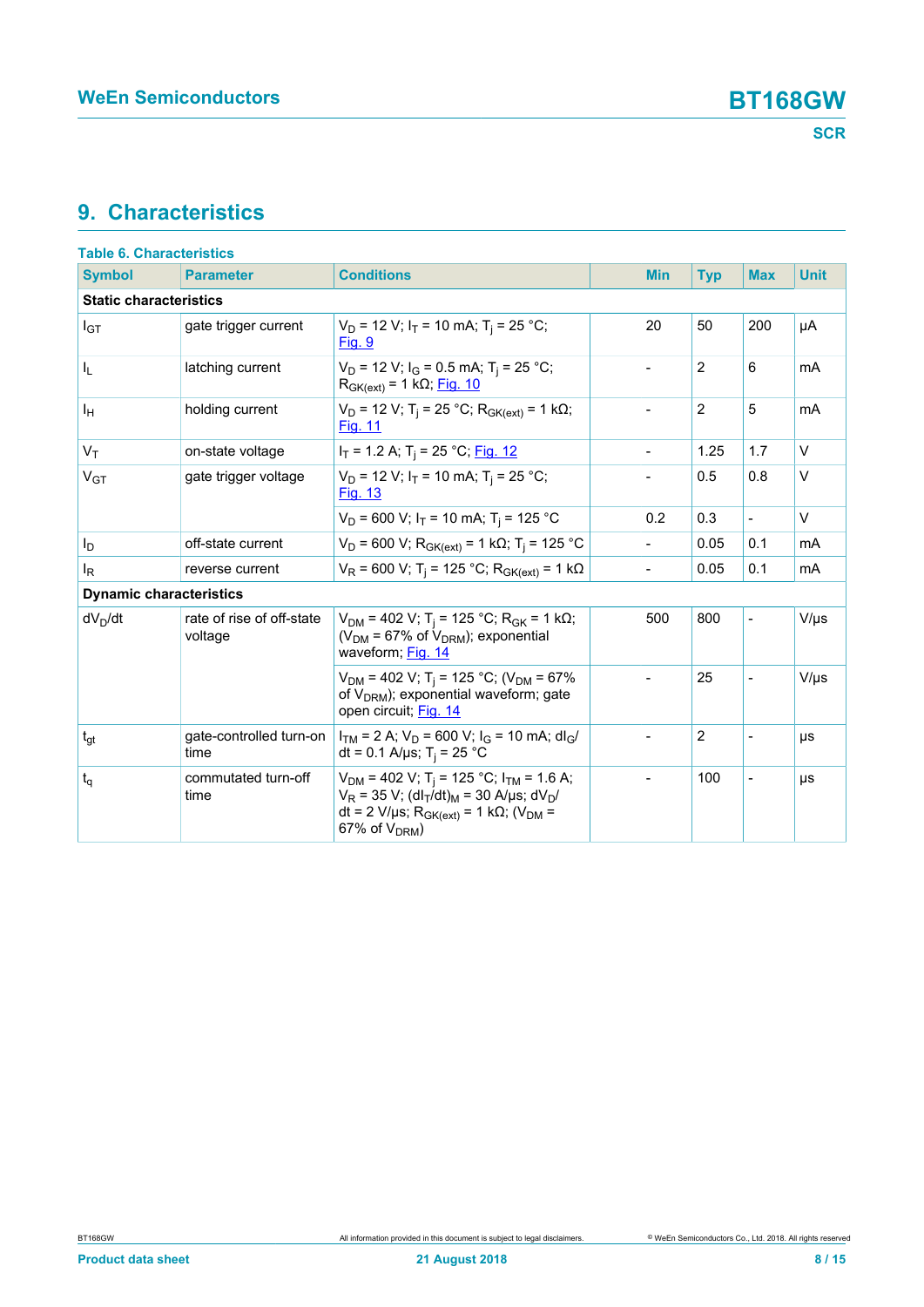**SCR**

<span id="page-8-0"></span>

### **Fig. 9. Normalized gate trigger current as a function of junction temperature**

<span id="page-8-2"></span>

<span id="page-8-1"></span>





<span id="page-8-3"></span>

**Fig. 12. On-state current as a function of on-state voltage**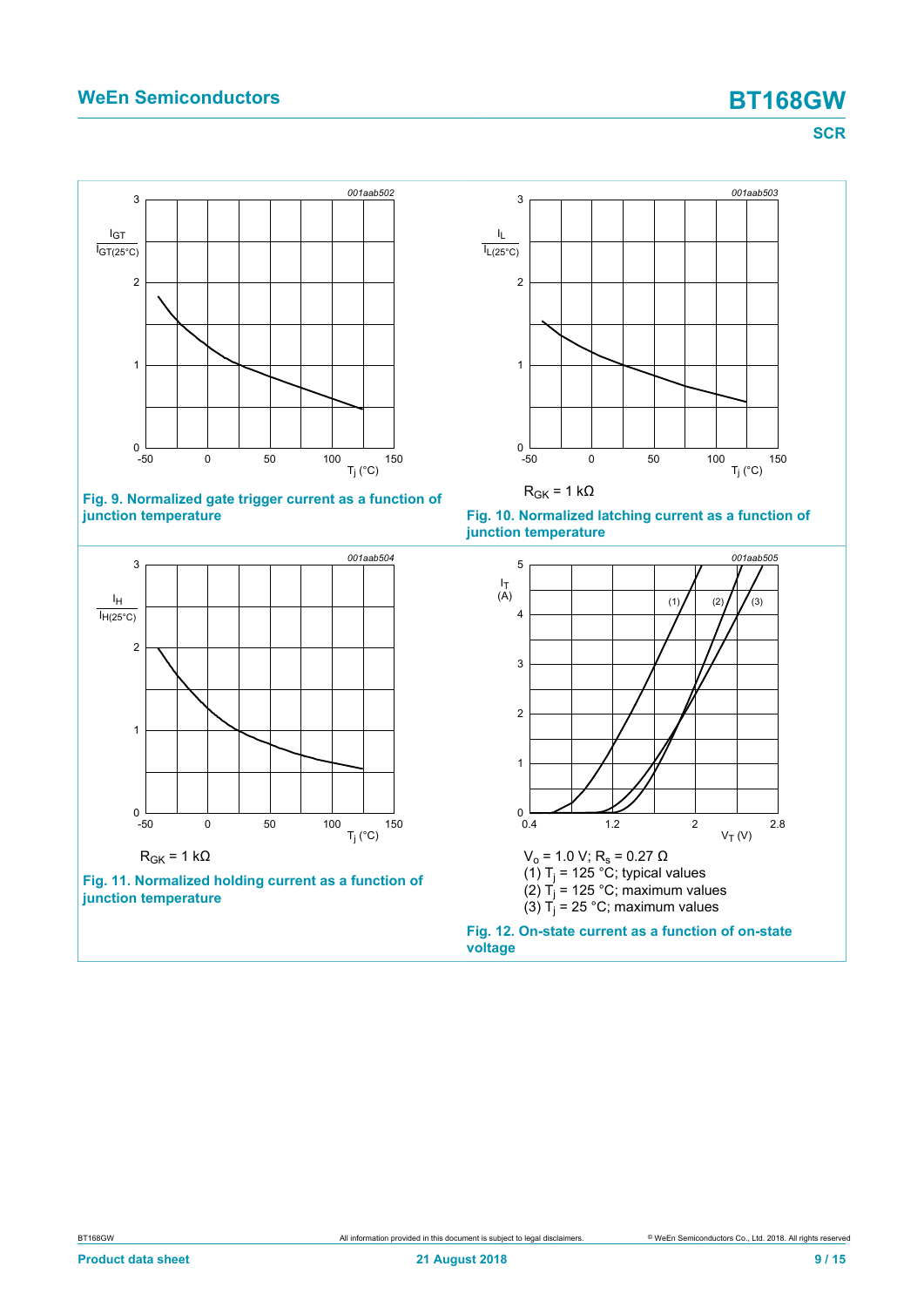<span id="page-9-1"></span><span id="page-9-0"></span>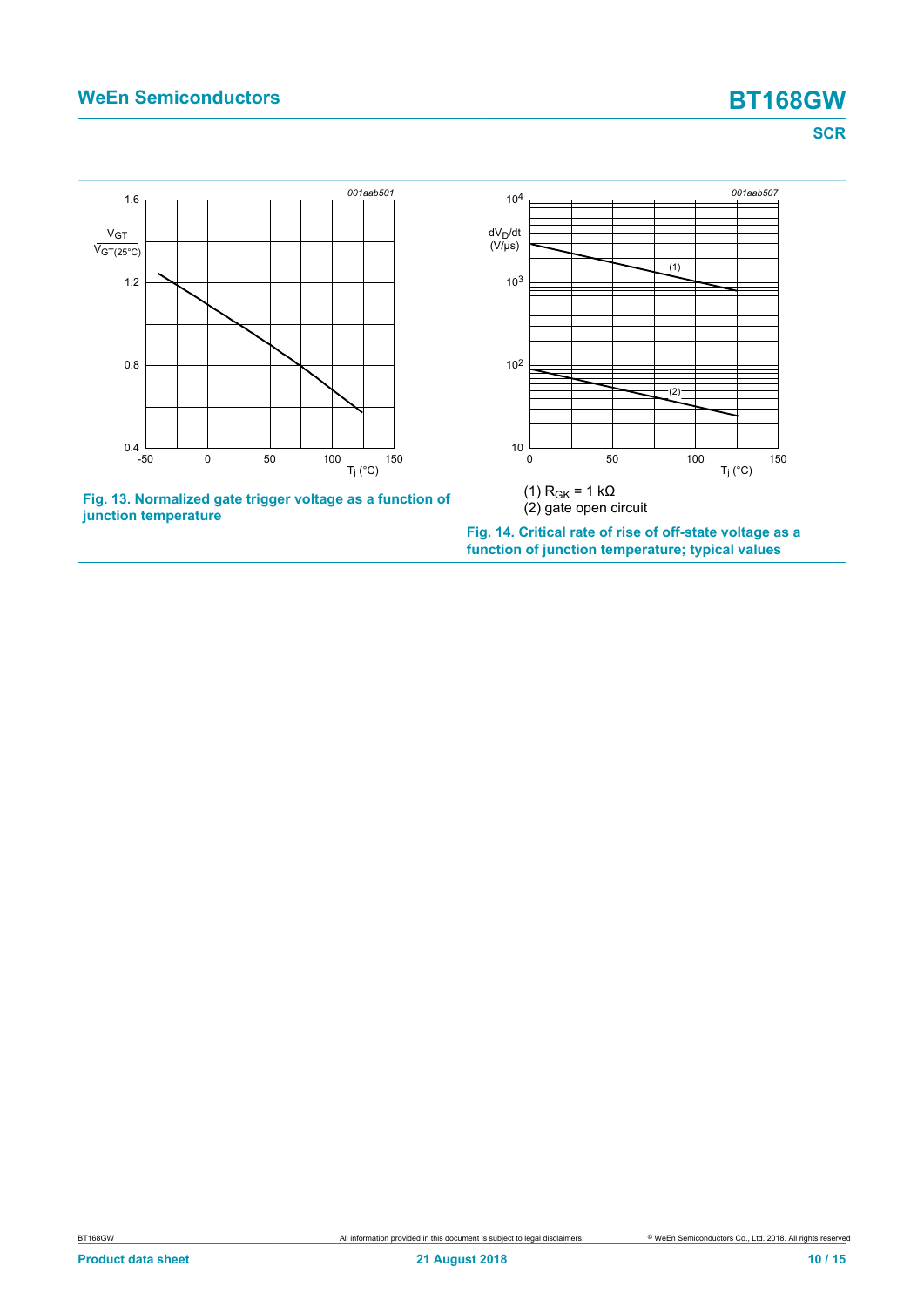## <span id="page-10-0"></span>**10. Package outline**

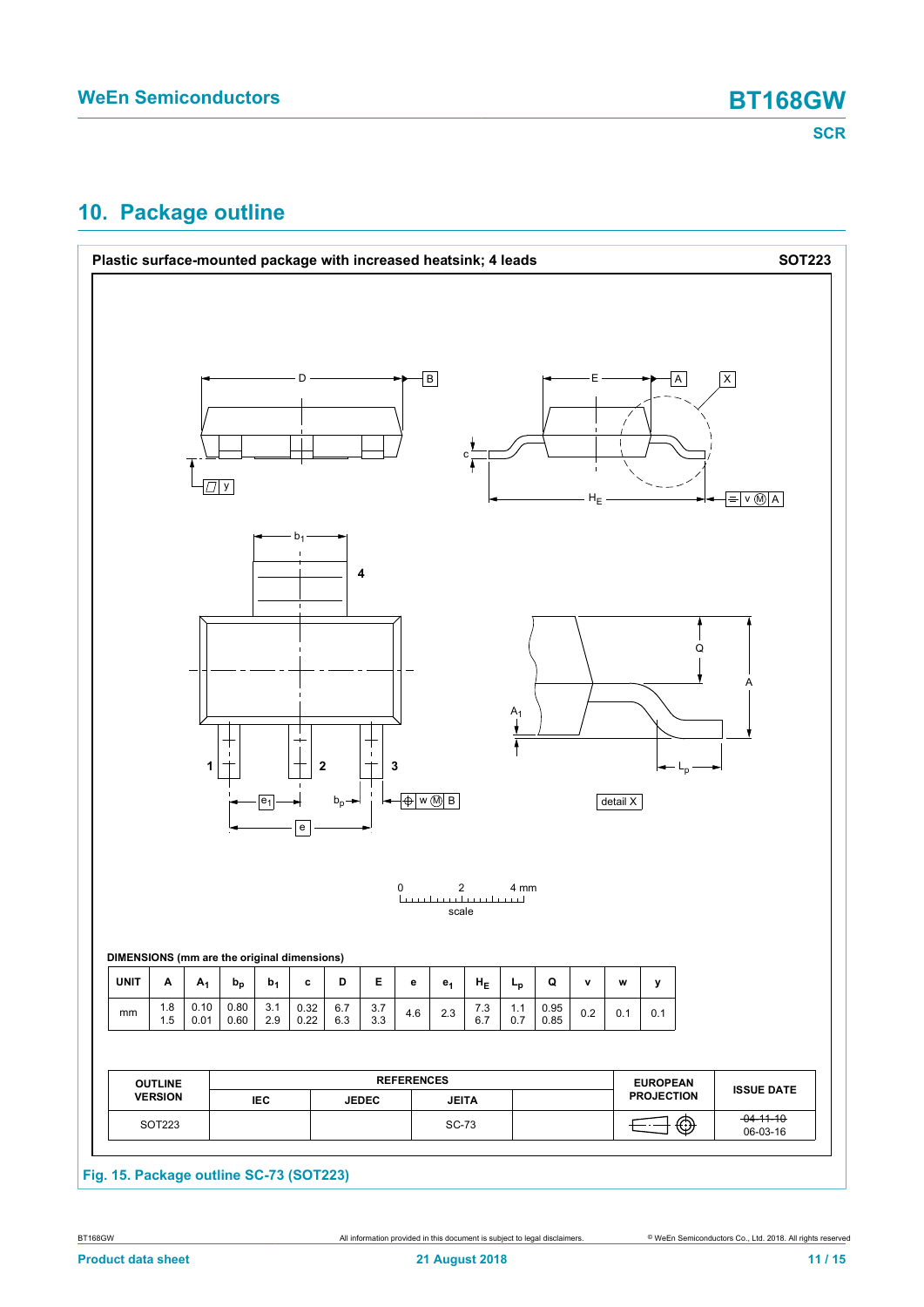## <span id="page-11-0"></span>**11. Soldering**

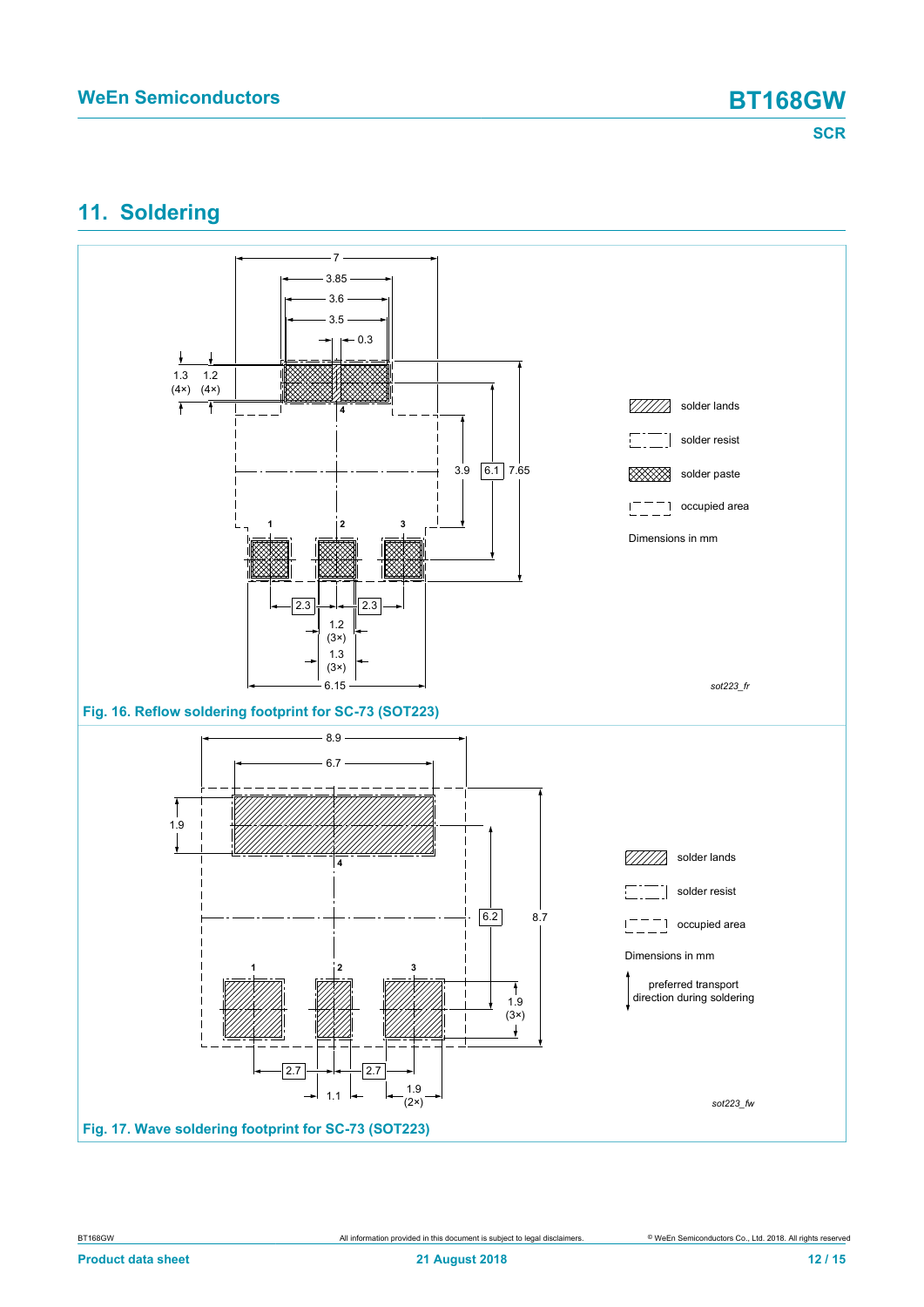## <span id="page-12-1"></span><span id="page-12-0"></span>**12. Legal information**

### **Data sheet status**

| <b>Document</b><br>status [1][2]     | <b>Product</b><br>status [3] | <b>Definition</b>                                                                           |
|--------------------------------------|------------------------------|---------------------------------------------------------------------------------------------|
| Objective<br>[short] data<br>sheet   | Development                  | This document contains data from<br>the objective specification for product<br>development. |
| Preliminary<br>[short] data<br>sheet | Qualification                | This document contains data from the<br>preliminary specification.                          |
| Product<br>[short] data<br>sheet     | Production                   | This document contains the product<br>specification.                                        |

[1] Please consult the most recently issued document before initiating or completing a design.

- The term 'short data sheet' is explained in section "Definitions".
- The product status of device(s) described in this document may have changed since this document was published and may differ in case of multiple devices. The latest product status information is available on the Internet at URL http://www.ween-semi.com.

### **Definitions**

**Draft** — The document is a draft version only. The content is still under internal review and subject to formal approval, which may result in modifications or additions. WeEn Semiconductors does not give any representations or warranties as to the accuracy or completeness of information included herein and shall have no liability for the consequences of use of such information.

**Short data sheet** — A short data sheet is an extract from a full data sheet with the same product type number(s) and title. A short data sheet is intended for quick reference only and should not be relied upon to contain detailed and full information. For detailed and full information see the relevant full data sheet, which is available on request via the local WeEn Semiconductors sales office. In case of any inconsistency or conflict with the short data sheet, the full data sheet shall prevail.

**Product specification** — The information and data provided in a Product data sheet shall define the specification of the product as agreed between WeEn Semiconductors and its customer, unless WeEn Semiconductors and customer have explicitly agreed otherwise in writing. In no event however, shall an agreement be valid in which the WeEn Semiconductors product is deemed to offer functions and qualities beyond those described in the Product data sheet.

### **Disclaimers**

**Limited warranty and liability** — Information in this document is believed to be accurate and reliable. However, WeEn Semiconductors does not give any representations or warranties, expressed or implied, as to the accuracy or completeness of such information and shall have no liability for the consequences of use of such information. WeEn Semiconductors takes no responsibility for the content in this document if provided by an information source outside of WeEn Semiconductors.

In no event shall WeEn Semiconductors be liable for any indirect, incidental, punitive, special or consequential damages (including - without limitation lost profits, lost savings, business interruption, costs related to the removal or replacement of any products or rework charges) whether or not such damages are based on tort (including negligence), warranty, breach of contract or any other legal theory.

Notwithstanding any damages that customer might incur for any reason whatsoever, WeEn Semiconductors' aggregate and cumulative liability towards customer for the products described herein shall be limited in accordance with the *Terms and conditions of commercial sale* of WeEn **Semiconductors** 

**Right to make changes** — WeEn Semiconductors reserves the right to make changes to information published in this document, including without limitation specifications and product descriptions, at any time and without notice. This document supersedes and replaces all information supplied prior to the publication hereof.

**Suitability for use** — WeEn Semiconductors products are not designed, authorized or warranted to be suitable for use in life support, life-critical or safety-critical systems or equipment, nor in applications where failure or malfunction of an WeEn Semiconductors product can reasonably be expected to result in personal injury, death or severe property or environmental damage. WeEn Semiconductors and its suppliers accept no liability for inclusion and/or use of WeEn Semiconductors products in such equipment or applications and therefore such inclusion and/or use is at the customer's own risk.

**Quick reference data** — The Quick reference data is an extract of the product data given in the Limiting values and Characteristics sections of this document, and as such is not complete, exhaustive or legally binding.

**Applications** — Applications that are described herein for any of these products are for illustrative purposes only. WeEn Semiconductors makes no representation or warranty that such applications will be suitable for the specified use without further testing or modification.

Customers are responsible for the design and operation of their applications and products using WeEn Semiconductors products, and WeEn Semiconductors accepts no liability for any assistance with applications or customer product design. It is customer's sole responsibility to determine whether the WeEn Semiconductors product is suitable and fit for the customer's applications and products planned, as well as for the planned application and use of customer's third party customer(s). Customers should provide appropriate design and operating safeguards to minimize the risks associated with their applications and products.

WeEn Semiconductors does not accept any liability related to any default, damage, costs or problem which is based on any weakness or default in the customer's applications or products, or the application or use by customer's third party customer(s). Customer is responsible for doing all necessary testing for the customer's applications and products using WeEn Semiconductors products in order to avoid a default of the applications and the products or of the application or use by customer's third party customer(s). WeEn does not accept any liability in this respect.

**Limiting values** — Stress above one or more limiting values (as defined in the Absolute Maximum Ratings System of IEC 60134) will cause permanent damage to the device. Limiting values are stress ratings only and (proper) operation of the device at these or any other conditions above those given in the Recommended operating conditions section (if present) or the Characteristics sections of this document is not warranted. Constant or repeated exposure to limiting values will permanently and irreversibly affect the quality and reliability of the device.

**No offer to sell or license** — Nothing in this document may be interpreted or construed as an offer to sell products that is open for acceptance or the grant, conveyance or implication of any license under any copyrights, patents or other industrial or intellectual property rights.

**Export control** — This document as well as the item(s) described herein may be subject to export control regulations. Export might require a prior authorization from competent authorities.

**Non-automotive qualified products** — Unless this data sheet expressly states that this specific WeEn Semiconductors product is automotive qualified, the product is not suitable for automotive use. It is neither qualified nor tested in accordance with automotive testing or application requirements. WeEn Semiconductors accepts no liability for inclusion and/or use of nonautomotive qualified products in automotive equipment or applications.

In the event that customer uses the product for design-in and use in automotive applications to automotive specifications and standards, customer (a) shall use the product without WeEn Semiconductors' warranty of the product for such automotive applications, use and specifications, and (b) whenever customer uses the product for automotive applications beyond WeEn Semiconductors' specifications such use shall be solely at customer's own risk, and (c) customer fully indemnifies WeEn Semiconductors for any liability, damages or failed product claims resulting from customer design and use of the product for automotive applications beyond WeEn Semiconductors' standard warranty and WeEn Semiconductors' product specifications.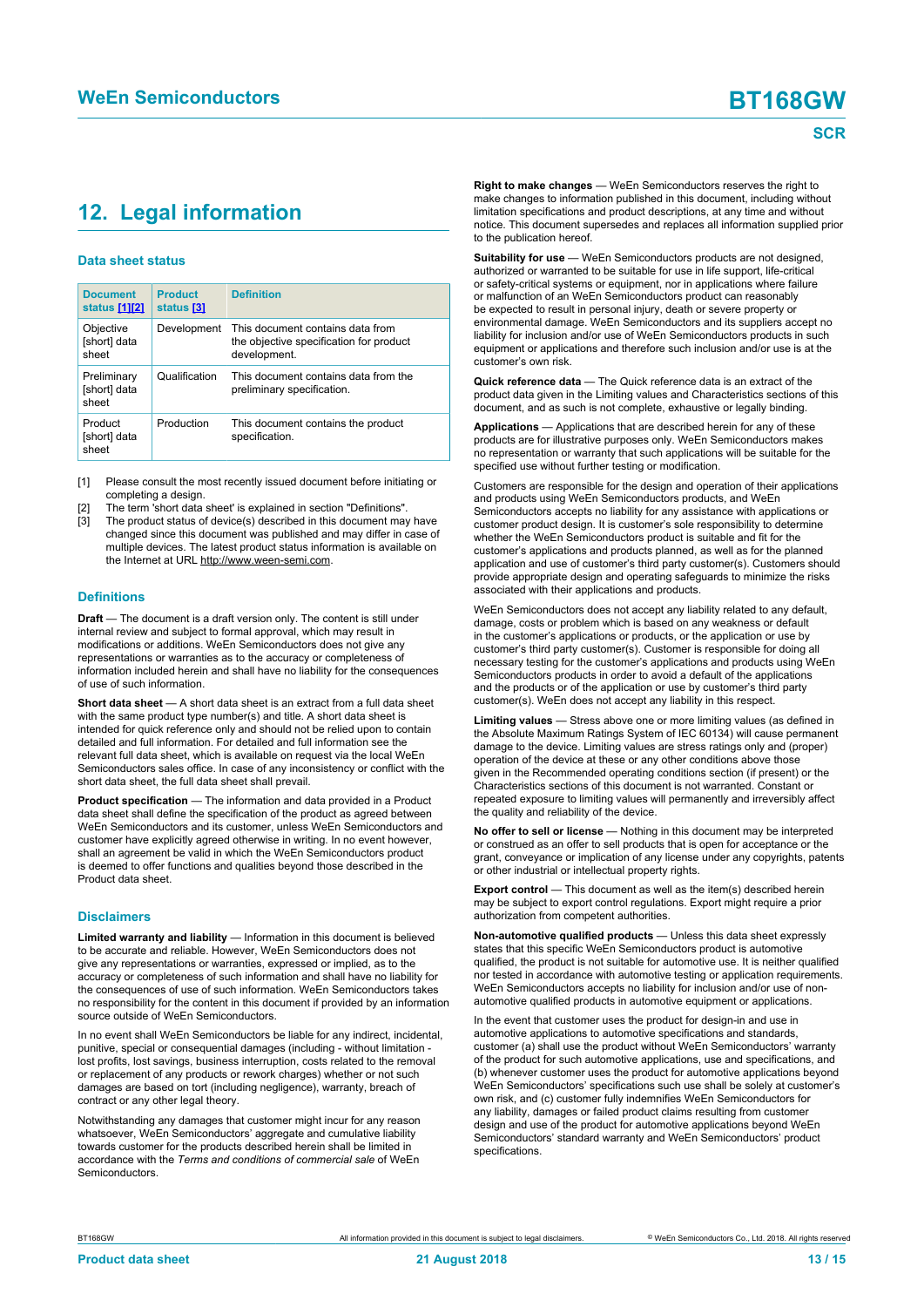**Translations** — A non-English (translated) version of a document is for reference only. The English version shall prevail in case of any discrepancy between the translated and English versions.

### **Trademarks**

Notice: All referenced brands, product names, service names and trademarks are the property of their respective owners.